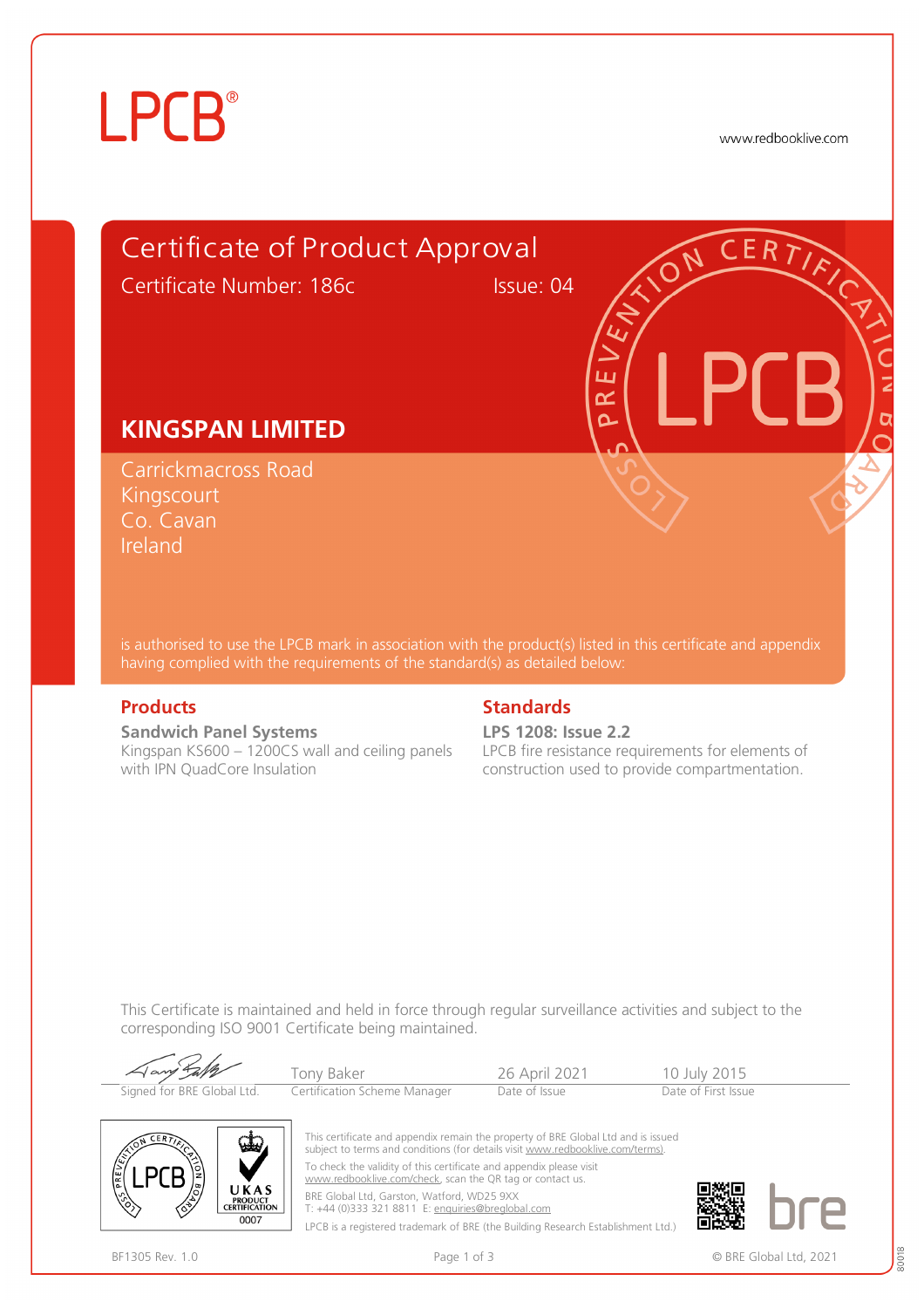# **LPCB**®

### Appendix to Certificate No: 186c Issue: 04 **KINGSPAN LIMITED**

| Product<br>Name                                                           | Specification<br>Thickness (mm) | Maximum<br>Unsupported<br>Span<br>(m) | <b>Wall Panel</b><br>Orientation<br>(H/N)<br>(note 1) | Fire<br>Resistance<br>(min)<br>Integrity /<br>Insulation | Grade       | Core<br>Material     | <b>LPCB</b><br>Ref. No. |
|---------------------------------------------------------------------------|---------------------------------|---------------------------------------|-------------------------------------------------------|----------------------------------------------------------|-------------|----------------------|-------------------------|
| Kingspan<br><sup>IPN</sup> QuadCore<br><b>KS1100CS</b><br>(wall panel)    | $100 - 220$                     | 4.00                                  | $\vee$                                                | 128/30                                                   | <b>FR30</b> | Hybrid<br>insulation | 279d/01                 |
| Kingspan<br><sup>IPN</sup> QuadCore<br><b>KS1100CS</b><br>(ceiling panel) | $100 - 220$                     | 3.00                                  |                                                       | 43/34                                                    | <b>FR30</b> | Hybrid<br>insulation | 279d/02                 |
| Kingspan<br><sup>IPN</sup> QuadCore<br>KS600-<br>1200CS<br>(wall panel)   | $125 - 220$                     | 7.50                                  | $\vee$                                                | 30/30                                                    | <b>FR30</b> | Hybrid<br>insulation | 279d/03                 |
| Kingspan<br><sup>IPN</sup> QuadCore<br><b>KS1100CS</b><br>(ceiling panel) | $125 - 220$                     | 3.00                                  |                                                       | 57/49                                                    | <b>FR30</b> | Hybrid<br>insulation | 279d/04                 |
| Kingspan<br><sup>IPN</sup> QuadCore<br>KS600 -<br>1200CS<br>(wall panel)  | $175 - 220$                     | 7.50                                  | $\bigvee$                                             | 180/60                                                   | <b>FR60</b> | Hybrid<br>insulation | 279d/05                 |
| Kingspan<br>IPN QuadCore<br>KS600 -<br>1200CS                             | $100 - 220$                     | 4.00                                  | $\vee$                                                | 45/39                                                    | <b>FR30</b> | Hybrid<br>insulation | 279d/06                 |

This Certificate is maintained and held in force through regular surveillance activities and subject to the corresponding ISO 9001 Certificate being maintained.





This certificate and appendix remain the property of BRE Global Ltd and is issued subject to terms and conditions (for details visit [www.redbooklive.com/terms\)](http://www.redbooklive.com/terms)). To check the validity of this certificate and appendix please visit

[www.redbooklive.com/check,](http://www.redbooklive.com/check) scan the QR tag or contact us.

BRE Global Ltd, Garston, Watford, WD25 9XX

T: +44 (0)333 321 8811 E: [enquiries@breglobal.com](mailto:enquiries@breglobal.com) LPCB is a registered trademark of BRE (the Building Research Establishment Ltd.)

80018